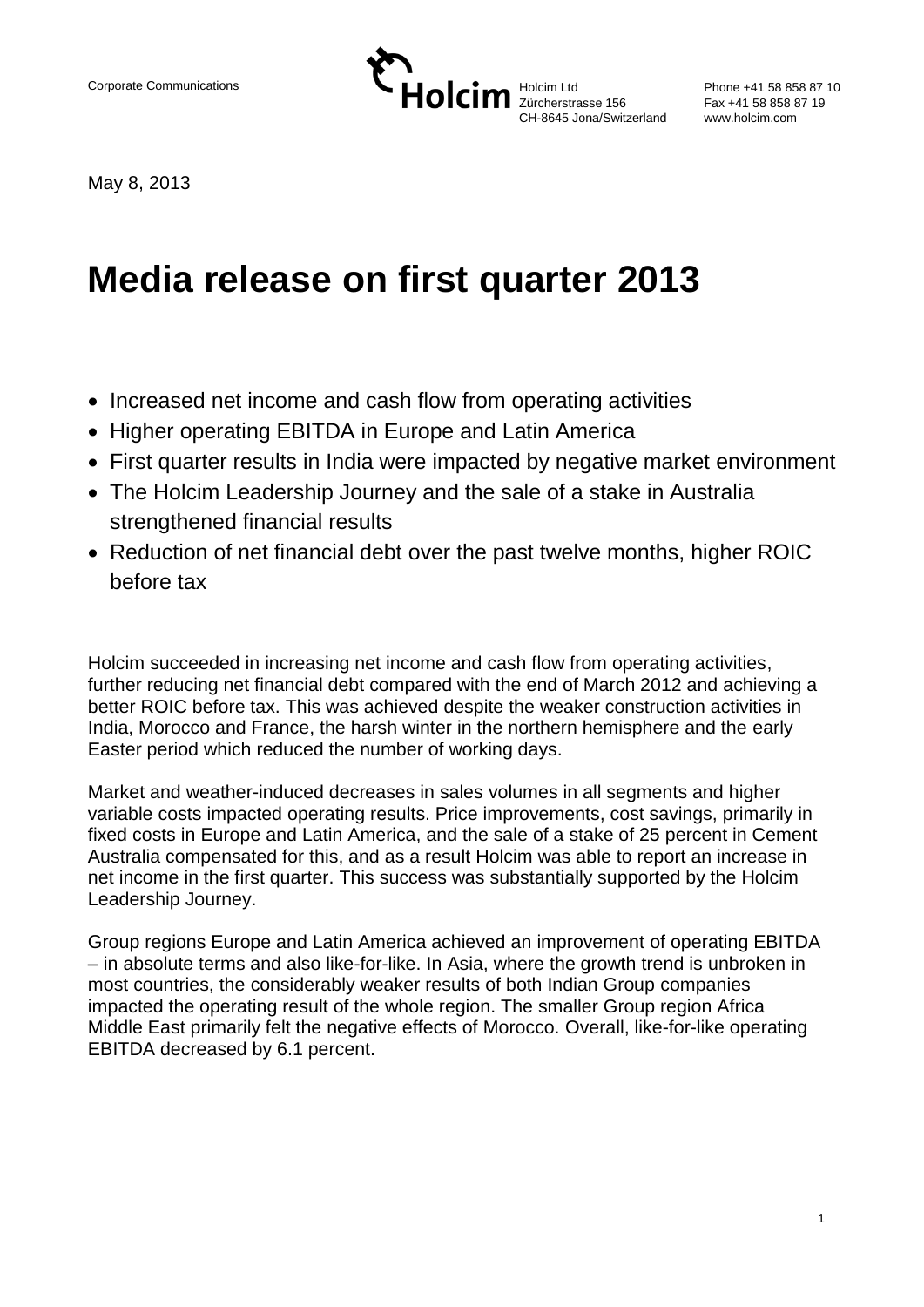| Group                                                            | January - March<br>2013 | January -March<br>$2012^1$ | Percentage<br>change | Percentag change<br>like-for-like |
|------------------------------------------------------------------|-------------------------|----------------------------|----------------------|-----------------------------------|
| Sales of cement in million t                                     | 32.1                    | 33.7                       | $(5.0\%)$            | $(5.0\%)$                         |
| Sales of aggregates in million t                                 | 28.6                    | 31.3                       | $(8.6\%)$            | $(8.1\%)$                         |
| Sales of ready-mix concrete in million m <sup>3</sup>            | 8.4                     | 10.0                       | $(16.8\%)$           | (15.2%)                           |
| Sales of asphalt in million t                                    | 1.1                     | 1.4                        | (17.7%)              | $(16.6\%)$                        |
| Net sales in million CHF                                         | 4,323                   | 4,660                      | $(7.2\%)$            | $(4.3\%)$                         |
| Operating EBITDA in million CHF                                  | 650                     | 718                        | $(9.5\%)$            | $(6.1\%)$                         |
| Operating profit in million CHF                                  | 270                     | 328                        | (17.8%)              | $(12.2\%)$                        |
| Net income in million CHF                                        | 295                     | 112                        | 164.1%               |                                   |
| Net income – shareholders of Holcim Ltd in million<br><b>CHF</b> | 187                     | 10 <sup>1</sup>            |                      |                                   |
| Cash flow from operating activities in million CHF               | (323)                   | (499)                      | 35.2%                | 36.8%                             |

 $1$ Restated due to changes in accounting policies.

#### **Sales development**

Consolidated cement sales decreased by 5 percent to 32.1 million tonnes. Sales increases were achieved primarily by Group companies in Ecuador, Russia and Azerbaijan. Deliveries of aggregates were down by 8.6 percent to 28.6 million tonnes. Favorable market conditions were reported in Switzerland. Declines in aggregates were recorded in Australia, Ecuador and Spain in particular. Sales of ready-mix concrete declined by 16.8 percent to 8.4 million cubic meters. However, this decline was mainly due to restructuring measures. Asphalt sales contracted by 17.7 percent to 1.1 million tonnes.

#### **Financial results**

Consolidated net sales were 7.2 percent lower at CHF 4.3 billion. Operating EBITDA fell by 9.5 percent to CHF 650 million. The main reason for this development was the lower performance of both Indian Group companies. Better results were achieved in Group regions Europe and Latin America. Key drivers of this success were further cost cuts as well as stable or slightly better selling prices. Operating profit came to CHF 270 million, corresponding to a decrease of 17.8 percent. Net income was 164.1 percent higher yearon-year at CHF 295 million, and the share of net income attributable to shareholders of Holcim Ltd increased to CHF 187 million.

Cash flow from operating activities, which is traditionally negative in the first quarter, showed a substantial improvement, up 35.2 percent to CHF -323 million. The main reason for this was an improvement in net working capital. Net financial debt decreased 8.5 percent to CHF 10.8 billion over the past twelve months. In addition, the international rating agency Moody's changed the outlook of the assigned "Baa2" rating to "stable" from "negative".

### **Holcim Leadership Journey continues on track**

Launched last May, the Holcim Leadership Journey program is progressing in line with targets. Despite the difficult market environment, projects in the Customer Excellence work stream still contributed CHF 26 million to operating profit in the first quarter of 2013; the Cost Leadership work stream strengthened operating profit by CHF 143 million.

#### **Outlook for 2013**

Holcim anticipates an increase in sales of cement in 2013, but it will be challenging to reach the previous year's levels in the aggregates and ready-mix concrete businesses. While Group regions Asia Pacific, North America and Latin America are expected to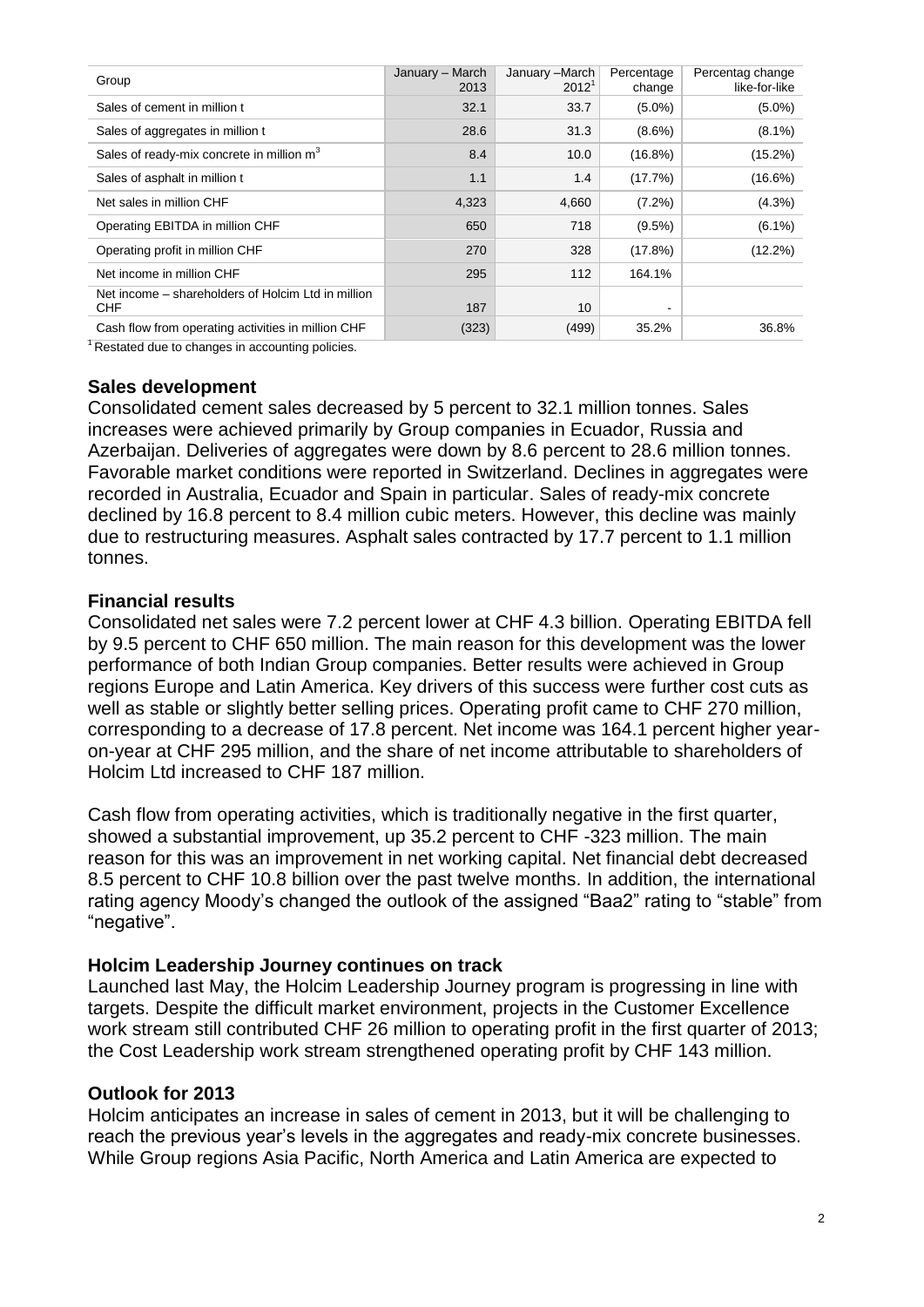witness higher sales volumes, Holcim is somewhat less optimistic with regard to Europe and Africa Middle East.

Turning to operating EBITDA and operating profit, the Board of Directors and Executive Committee expect a further improvement of margins. The Holcim Leadership Journey, which will gain further momentum in all streams as planned, will also contribute to this development. Under similar market conditions, significant organic growth in operating EBITDA and operating profit should be achieved in 2013.

# **Key figures on Group regions**

#### Bad weather partly dampened demand for building materials in Asia Pacific

|                                                       | January - March<br>2013 | January - March<br>$2012^1$ | Percentage<br>change | Percentage change<br>like-for-like |
|-------------------------------------------------------|-------------------------|-----------------------------|----------------------|------------------------------------|
| Sales of cement in million t                          | 18.6                    | 19.4                        | (3.8%)               | $(3.8\%)$                          |
| Sales of aggregates in million t                      | 5.8                     | 6.3                         | (7.5%)               | $(7.8\%)$                          |
| Sales of ready-mix concrete in million m <sup>3</sup> | 2.5                     | 2.7                         | $(8.6\%)$            | (4.4%)                             |
| Net sales in million CHF                              | 1,984                   | 2,118                       | $(6.4\%)$            | $(1.3\%)$                          |
| Operating EBITDA in million CHF                       | 397                     | 466                         | $(14.9\%)$           | $(10.3\%)$                         |
| Operating profit in million CHF                       | 280                     | 345                         | $(18.9\%)$           | $(14.4\%)$                         |
|                                                       |                         |                             |                      |                                    |

<sup>1</sup> Restated due to changes in accounting policies.

### Latin America grows further

|                                                       | January - March<br>2013 | January -March<br>$2012^1$ | Percentage<br>change | Percentage change<br>like-for-like |
|-------------------------------------------------------|-------------------------|----------------------------|----------------------|------------------------------------|
| Sales of cement in million t                          | 5.9                     | 5.9                        | $0.0\%$              | $0.0\%$                            |
| Sales of aggregates in million t                      | 2.7                     | 3.5                        | $(25.1\%)$           | (23.9%)                            |
| Sales of ready-mix concrete in million m <sup>3</sup> | 2.1                     | 2.6                        | (20.5%)              | (20.5%)                            |
| Net sales in million CHF                              | 827                     | 854                        | $(3.2\%)$            | $(0.1\%)$                          |
| Operating EBITDA in million CHF                       | 246                     | 224                        | 9.8%                 | 11.4%                              |
| Operating profit in million CHF                       | 192                     | 171                        | 12.4%                | 13.7%                              |

<sup>1</sup>Restated due to changes in accounting policies.

#### Europe's construction industry suffers under difficult market conditions

|                                                       | January - March<br>2013 | January - March<br>2012 <sup>1</sup> | Percentage<br>change | Percentage change<br>like-for-like |
|-------------------------------------------------------|-------------------------|--------------------------------------|----------------------|------------------------------------|
| Sales of cement in million t                          | 4.4                     | 4.5                                  | $(2.5\%)$            | (2.5%)                             |
| Sales of aggregates in million t                      | 14.4                    | 15.1                                 | $(4.1\%)$            | (3.3%)                             |
| Sales of ready-mix concrete in million m <sup>3</sup> | 2.3                     | 3.0                                  | $(23.8\%)$           | (22.4%)                            |
| Sales of asphalt in million t                         | 1.0                     | 1.2                                  | $(13.9\%)$           | (12.5%)                            |
| Net sales in million CHF                              | 1,032                   | 1.161                                | $(11.2\%)$           | $(10.3\%)$                         |
| Operating EBITDA in million CHF                       | 29                      | 20                                   | 42.9%                | 42.9%                              |
| Operating profit in million CHF                       | (94)                    | (106)                                | 11.0%                | 11.4%                              |

 $1$  Restated due to changes in accounting policies.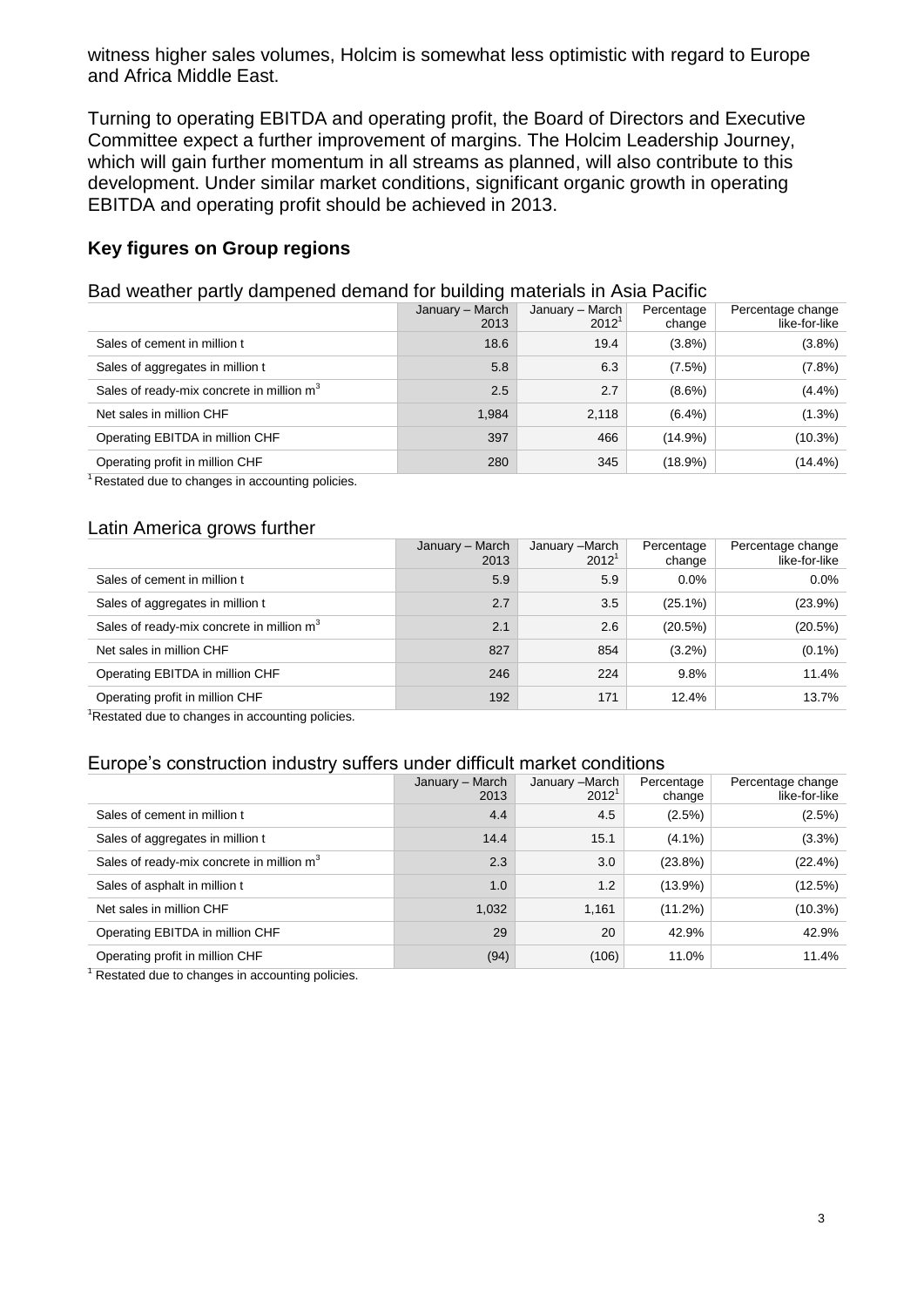## Harsh winter impacted construction activity in North America

|                                                       | January - March<br>2013 | January - March<br>$2012^1$ | Percentage<br>change | Percentage change<br>like-for-like |  |
|-------------------------------------------------------|-------------------------|-----------------------------|----------------------|------------------------------------|--|
| Sales of cement in million t                          | 2.0                     | 2.1                         | $(8.4\%)$            | $(8.4\%)$                          |  |
| Sales of aggregates in million t                      | 5.2                     | 5.9                         | $(11.0\%)$           | $(11.0\%)$                         |  |
| Sales of ready-mix concrete in million m <sup>3</sup> | 1.3                     | 1.4                         | $(8.3\%)$            | $(8.3\%)$                          |  |
| Sales of asphalt in million t                         | 0.1                     | 0.2                         | $(39.4\%)$           | $(39.4\%)$                         |  |
| Net sales in million CHF                              | 441                     | 478                         | $(7.8\%)$            | $(8.6\%)$                          |  |
| Operating EBITDA in million CHF                       | (18)                    | (15)                        | (14.5%)              | $(14.1\%)$                         |  |
| Operating profit in million CHF                       | (87)                    | (90)                        | 2.9%                 | 3.7%                               |  |

 $1$  Restated due to change in accounting policies.

#### Africa Middle East starts new year on a muted note

|                                                       | January - March<br>2013 | January -March<br>$2012^1$ | Percentage<br>change | Percentage change<br>like-for-like |
|-------------------------------------------------------|-------------------------|----------------------------|----------------------|------------------------------------|
| Sales of cement in million t                          | 1.8                     | $2.2^{\circ}$              | $(18.0\%)$           | $(18.0\%)$                         |
| Sales of aggregates in million t                      | 0.5                     | 0.5                        | (12.5%)              | (12.5%)                            |
| Sales of ready-mix concrete in million m <sup>3</sup> | 0.2                     | 0.3                        | $(30.5\%)$           | $(30.5\%)$                         |
| Net sales in million CHF                              | 203                     | 239                        | $(15.2\%)$           | $(15.9\%)$                         |
| Operating EBITDA in million CHF                       | 62                      | 78                         | $(20.2\%)$           | $(21.0\%)$                         |
| Operating profit in million CHF                       | 48                      | 66                         | $(26.4\%)$           | $(27.1\%)$                         |

<sup>1</sup>Restated due to change in accounting policies.

Further documents such as the First Quarter Report 2013 including detailed information on the Group regions are available at www.holcim.com/results